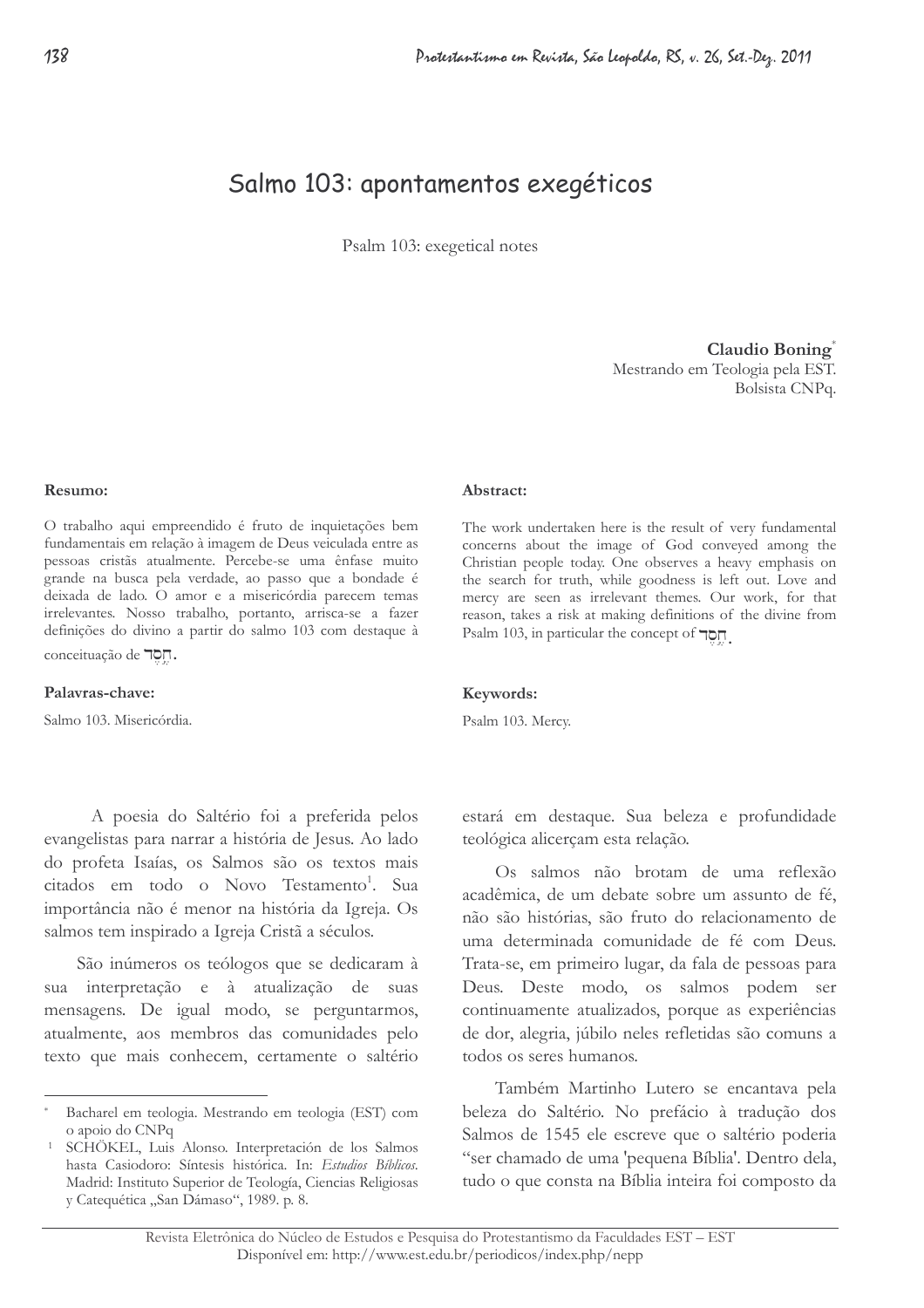maneira mais bela e resumida"<sup>2</sup>. O Saltério também foi o conteúdo de suas primeiras preleções, de  $1513 - 1515^3$ .

O salmo 103, ao qual queremos dedicar especial atenção, canta a graça de Deus de maneira belíssima. Com vários recursos da poesia hebraica, Deus é louvado, e a imagem que a salmista tem dele é desvelada. Esta descrição de Deus, tão bela e ao mesmo tempo tão profunda, faz com que o salmo adquira popularidade entre cristãos e judeus.

Em muitas Igrejas os versos deste salmo receberam melodias, enriqueceram orações e liturgias. Basta lembrar o hino "Nun lob mein Seel den Herren" de Johann Gramann<sup>4</sup>, no qual o salmo 103 ganha um eco cristão especial. Este mesmo hino tornou-se tema para a Cantata BWV 28 "Gottlob! Nun geht das Jahr zu Ende" de Johann Sebastian Bach, datada de 1725.

A seguir, nos dedicaremos a perscrutar a beleza deste salmo, focando principalmente a experiência de Deus que nele é transmitida. Buscaremos compreender a imagem de Deus que perpassa o salmo e as implicações desta imagem para a teologia.

"Ai palavras, ai palavras, que estranha potência a vossa"<sup>5</sup>. Este poema de Cecília Meireles expressa o poder que as palavras possuem. O nosso texto foi escrito em palavras de uma língua estranha à nossa, baseada num outro modo de enxergar a realidade e de expressá-la. Tentaremos, por meio de tradução e leitura crítica, nos aproximar do sentido que

Johann Gramann esteve envolvido no movimento das Reformas no séc. XVI, ele se aliou a Lutero em 1519. A pedido do duque Albrecht, Gramann escreveu o hino "Nun Lob mein Seel" em 1525, este é o primeiro hino de da Igreja Evangélica. Conforme  $l$ ouvor BIOGRAPHISCH-Bibliographisches Kirchenlexikon. Disponível em: <http://www.bbkl.de/g/gramann\_j.shtml>. Acesso em: 13 abr. 2011.

 $\overline{5}$ LUSOGRAFIAS. Retalhos de Língua Portuguesa. Cecília Meireles. Palavras! Disponível  $Ai,$ em: <http://lusografias.wordpress.com/2007/04/29/aipalavras/>. Acesso em: 13 maio 2011.

confere ao salmo 103 expressividade.

# **Tradução**

 $1 - De David^6$ 

Bendize<sup>7</sup> a יְהוֶה, oh minha garganta<sup>8</sup>, e tudo o que há em mim<sup>9</sup> o seu nome santo.

2 – Bendize a יהוה, oh minha vida, e não te esqueças de nenhum de seus benefícios<sup>10</sup>.

 $3 - \acute{E}$  ele quem<sup>11</sup> perdoa toda a tua falta, e cura todas as tuas doenças;

 $4 - \acute{E}$  ele quem resgata da cova<sup>12</sup> a tua vida e te coroa de amor e de misericórdia

 $5 - \acute{E}$  ele quem sacia tua existência<sup>13</sup> de bens,

LUTERO, Martinho, Prefácio ao Livro dos Salmos. In: Obras selecionadas: v.8: Interpretação Bíblica - Princípios. São Leopoldo: Sinodal; Porto Alegre: Concórdia, 2003. p. 34.

<sup>&</sup>lt;sup>3</sup> LINDBERG, Carter. As Reformas na Europa. São Leopoldo: Sinodal, 2001.

As observações que acompanham a tradução são baseadas em GESENIUS, Wilhelm. Hebräisches und aramäisches Handwörterbuch über das Alte Testament. 17 Aufl. Berlin; Göttingen; Heidelberg: Springer-Verlag, 1962.

O verbo aqui usado é "prediço imperativo singular Piel, deriva de 71, que designa também a ação de Deus de abençoar (por exemplo: Gn. 12,3).

O substantivo construto com o sufixo da 1 pessoa נפשי vem de  $\overline{v}$ , literalmente garganta. A tradução desse termo é problemática, na medida em que, na antropologia semita a garganta é compreendida como o lugar das necessidades vitais: comer, respirar, beber, podendo, desta forma, ser traduzida como vida! Nossa compreensão de שֲפָשׁ, bem como a tradução que adotamos para o termo nos versículos 2 e 3 baseia-se em: WOLFF, Hans Walter. Antropologie des Alten Testaments. München: Kaiser Verlag, 1973. p 25-48.

O termo que aqui aparece é קְרָבַי , substantivo masculino, plural, construto com sufixo da 1 pessoa do singular. Este termo deriva de  $\Box \Box$ , que poderia ser traduzido como "entranha, útero(Conforme Gn. 25,22), ou coração".

 $10^{\circ}$ O substantivo וְמוֹלָיו aqui no plural construto, com o sufixo da terceira pessoa masculina, vem de גמול significa "aquilo que Deus levou à plenitude".

Dos versículos 3 a 5 temos uma sequência de particípios na forma nominal: הַסֹּלֶח de חלָח que significa perdoar; re אל de הרפא que significa sarar; הְגּוֹאֵל de הוֹפָא  $significa$  resgatar; פְרַי de שמר que significa coroar; e המשביע de yue significa saciar.

O termo nnu pode designar tanto a cova usada como armadilha para animais quanto a sepultura.

<sup>13</sup> O termo que aparece no texto massorético é II, vem de "versignifica literalmente teu adorno, a tradução ficaria então "que sacia de bens o teu adorno", o que não faz sentido. Por isso optamos pela sugestão do aparato crítico "ue significa "teus dias".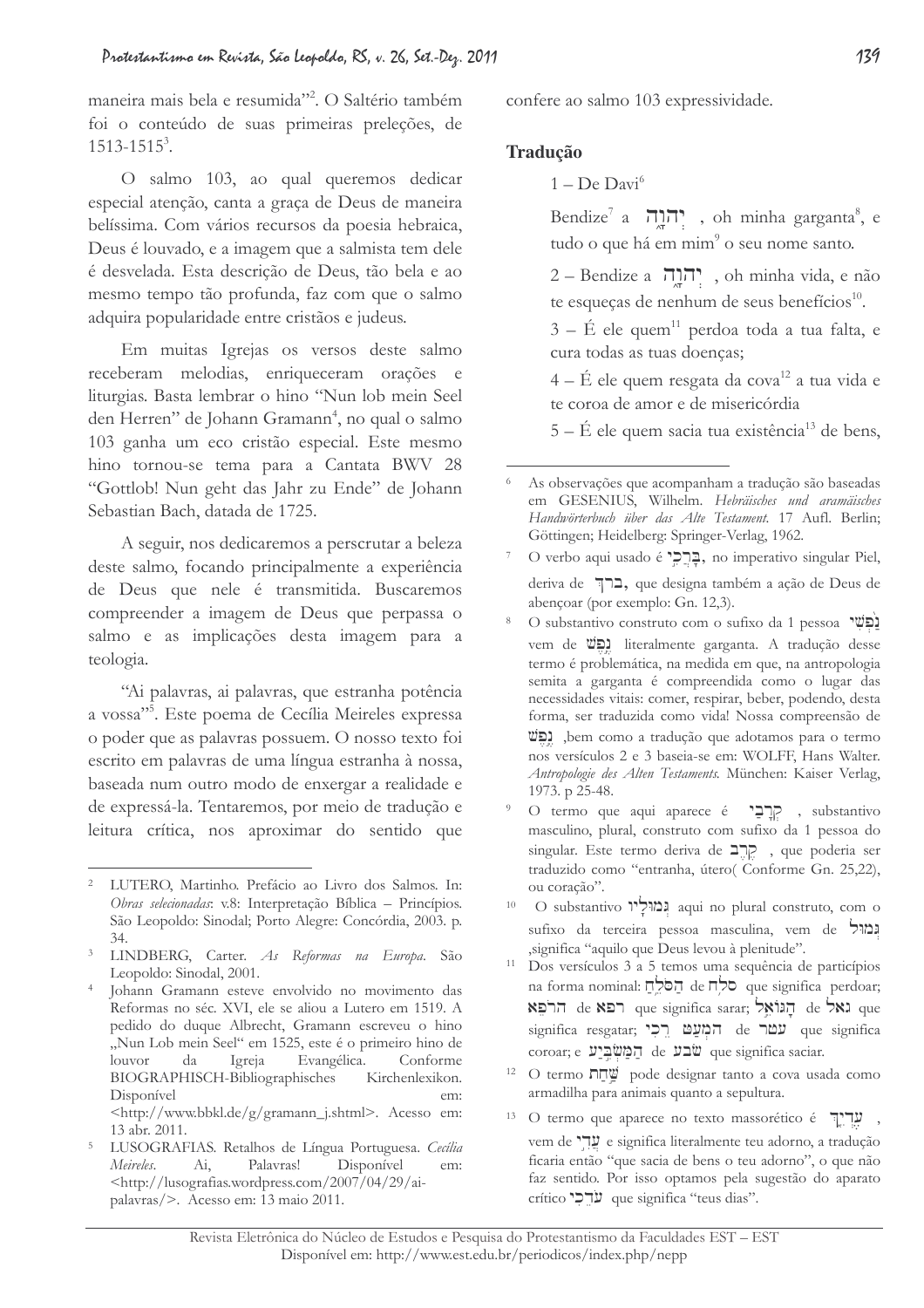e tua juventude se renova como a da águia.

6 – Atos de justiça realiza יהוה, justiça para todos os oprimidos.

7 – Mostrou seus caminhos a Moisés, aos filhos de Israel as suas grandes obras.

 $8 - 7$ הוה é misericordioso e gracioso<sup>14</sup>, lento em irar-se<sup>15</sup> e cheio de amor.

9 - Não disputará para sempre, e não guardará rancor para sempre.

10 - Não nos trata segundo nossos pecados, não nos retribui segundo as nossas faltas.

11 - Como o céu transcende a terra, forte é seu amor para aqueles que o temem.

12 – Como o nascente se distancia do poente, ele distancia de nós as nossas transgressões.

13 - Como um pai é misericordioso com seus filhos, misericordioso é הְנַה para aqueles que o temem.

14 - Pois ele conhece nossa composição, ele se lembra de que somos pó.

15 – O homem... como a relva são seus dias, como a flor do campo<sup>16</sup>, assim ele floresce.

16 - Pois passando sobre ela um vento, já não existe mais, e o seu lugar a esquece.

17 – Mas o amor de יהוה? é de eternidade a eternidade, sobre os que o temem, e sua justiça é para os filhos dos filhos.

18 - Para os que guardam a sua aliança e se lembram de cumprir suas ordens.

19 – הוה fixou seu trono nos céus, e seu reino domina tudo.

20 – Bendizei a תקרה, vós seus anjos<sup>17</sup>, que com grande poder executais a sua palavra, obedientes ao som da sua palavra.

21 – Bendizei a יְהֹוֶה, vós todos os seus exércitos, ministros que cumpris sua vontade.

22 – Bendizei a יְהוַה, vós todas as suas obras, em todos os lugares do seu reino.

Bendize a ninh cida.

# Análise literária

A riqueza literária do salmo 103 impressiona. O Ir. Richard, da comunidade de Taizé, o caracteriza como "a obra de um hábil arquiteto"<sup>18</sup> (tradução nossa). Sua estrutura simétrica, com 22 versículos, lembrando as 22 letras do alfabeto hebraico corrobora tal impressão. Ademais, nele aparecem vários recursos da poesia hebraica que queremos apreciar para melhor compreendê-lo.

# Contexto literário, datação e forma do texto

A perícope está inserida na "nova coleção Javista", na quarta parte do saltério, que se estende do salmo 90 ao 106.

Pelas referências à mensagem do "Dêutero-Isaías", no v. 9 (Is 57.16) e v. 15ss (Is 46, 6ss) é provável que o salmo tenha sido redigido no período pós-exílico. Também **OS** sufixos

 $14$ Os termos רְחִוּם ("misericordioso") e הַנְוֹן ("gracioso") são atributos de Deus revelados a Moisés (Cf. Ex 34, 6).

O termo אֲרֵךְ é um adjetivo que aqui aparece na forma do construto e significa "longo", está ligado ao substantivo, na forma dual, אַפִּים que vem de אֲפִים significa "nariz". Portanto, literalmente, a tradução seria "longas são suas narinas". Na compreensão hebraica a ira está vinculada às narinas, tal fato se explica pela cólera se manifestar fisicamente na respiração ofegante. A afirmação de que Deus tem "longas narinas" expressa, portanto, a ideia de que ele demora a ofegar, demora a perturbar sua respiração, enfim, demora a irar-se. O mesmo termo aparece em Ex 15, 8, no cântico de Moisés, para descrever que Deus amontoa as águas sobre os egípcios com suas "narinas" (sua ira). Para traduzir esta expressão complicada o texto da Septuaginta usa μακρόθυμος que significa longânimo. Este mesmo termo é usado pelo apóstolo Paulo em 1 Co 13, 4.

<sup>16</sup> Tal comparação, que ressalta a efemeridade do ser humano aparece também em Is 40, 6: בִּצְיץ הַשָּׂדֶה toda a carne é relva, e sua" כל־הבשר חציר וכל־חסדו glória, como a flor do campo."

Os anjos são num primeiro momento, na teologia do AT, compreendidos como mensageiros de Deus, as influências dos povos persas e babilônicos a figura do anjo passa a ter outra conotação, a de ser espiritual intermediário entre a divindade e as pessoas. Conforme PEREIRA, Nancy Cardoso. Pé quebrado verso mudo grito no hospital da gente - Salmos e vida cotidiana - um estudo do Salmo 91. Revista de Interpretação Bíblica Latino-Americana. Petrópolis, n. 45, p. 91-104, 2003. p. 102.

<sup>&</sup>lt;sup>18</sup> RICHARD. Tu es avec moi: Rencontrer Dieu avec les psaumes. Taizé: Ateliers et Presses de Taizé, 2006. p. 66. "Le Psaume 103 est l'oeuvre d'un habile architecte."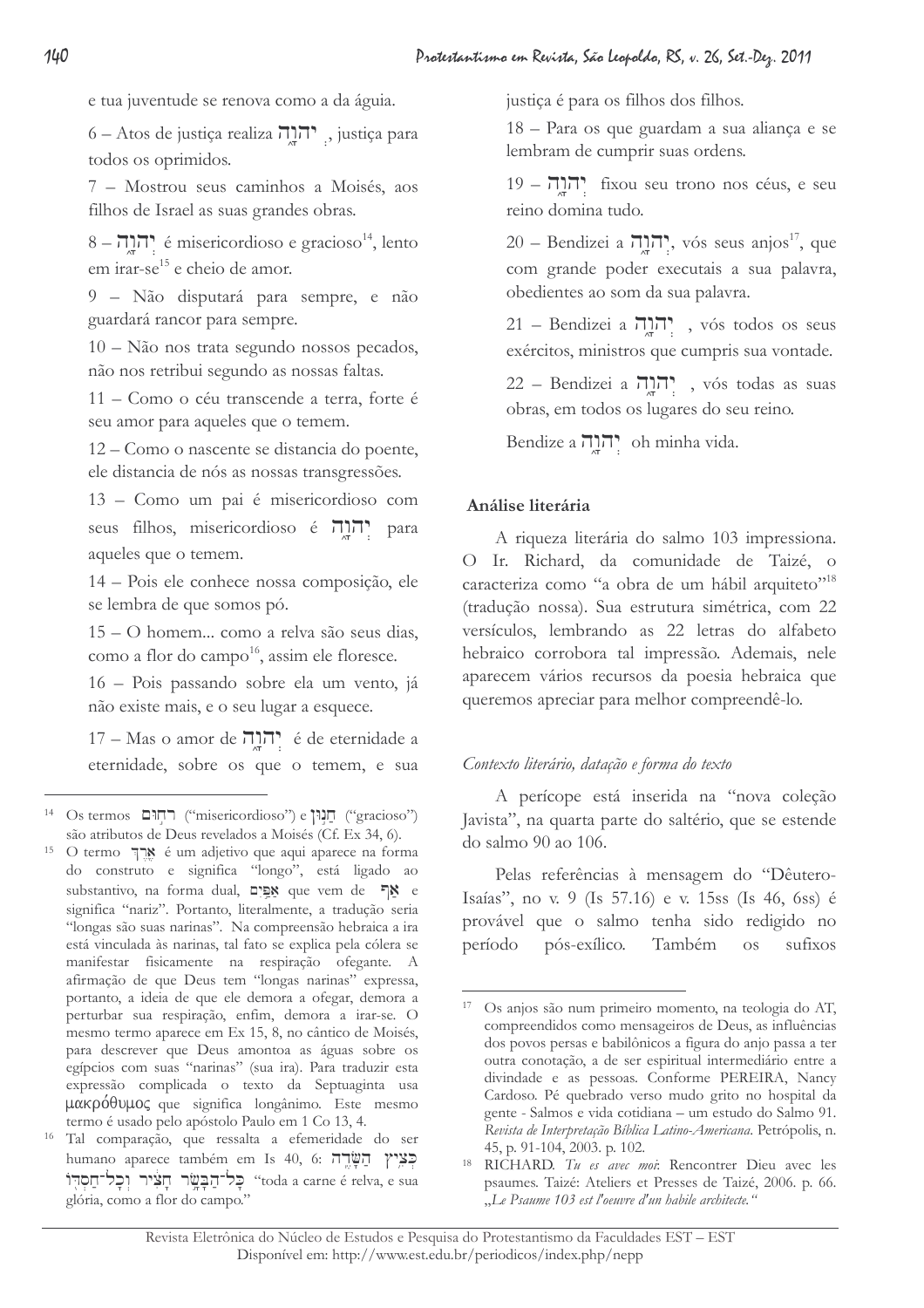aramaizantes a partir do v.3 são indícios deste período<sup>19</sup>.

A poesia do texto é fluente, construída com o uso de formas diferentes de paralelismo. O título לְךָ ? , poderia sugerir que o salmo é da autoria de Davi<sup>20</sup>. Entre os especialistas a hipótese mais aceita é de que o lámed se refira à categoria ou à uma coleção determinada, e não à autoria. Não se pode rejeitar por completo que Davi tenha escrito salmos, afinal textos antigos reconhecem seus dons musicais (I Sm 16, 16-18) $^{21}$ , mas os indícios, no caso do salmo 103, apontam para uma época bem posterior a Davi.

#### Linguagem, estilo e gênero literário

Do ponto de vista da análise de gênero literário, é difícil enquadrar o salmo em uma única categoria. Segundo Kraus<sup>22</sup>, os versículos 3-5 expressam uma ação de graças individual, enquanto que nos versículos 6 a 22 aparecem elementos hínicos que abrangem as obras de Deus na história. Assim sendo poderíamos dizer que o salmo aqui abordado é um "hino de louvor" individual<sup>23</sup>.

Este "hino de louvor" é ricamente ornamentado com os recursos poéticos da língua hebraica. Esta riqueza poética está ligada ao ritmo frasal do hebraico, o assim chamado parallelismus membrorum<sup>24</sup>. Por meio deste paralelismo, a identidade na forma é combinada com a mudança na terminologia. Trata-se de um processo de pensamento pelo qual uma realidade é precisada com o auxílio de outra semelhante, ou contrária. O

paralelismo busca expressar a realidade por meio da analogia ou da oposição<sup>25</sup>.

Nos salmos, o paralelismo encontra chão fecundo, cabe-nos o desafio de descobrir a beleza poética nele contida. Este pode ser interno, o que acontece num mesmo versículo entre estíquios (partes do versículo), ou externo, o que acontece entre versículos<sup>26</sup>. Segundo Faria, tanto na forma externa, quanto na interna, há três tipos principais de paralelismo: "o sinonímico: a segunda ideia é sinônima da primeira; sintético: a segunda ideia sintetiza a primeira; antitético: a segunda ideia contradiz a primeira."27

Com grande destreza a compositora<sup>28</sup> do salmo vai desvelando sua experiência da misericórdia de Deus. O pulsar do coração dá o ritmo que tem início com "Bendize a תְהֹרָה", oh minha garganta" passando pela experiência mística, pelos feitos de Deus na história, pelo assombro diante da transcendência de Deus, culminando no louvor de todo o universo, que reverbera na vida da salmista "Bendize a יָהוֶה, oh minha vida".

Entre os recursos poéticos do salmo destacamos:

#### a) paralelismo interno sintético:

v. 1: a: "Bendize a יְהוֶה oh minha garganta,

A: e tudo o que há em mim o seu nome santo."

b) paralelismo interno sintático<sup>29</sup>:

v. 2: a: "Bendize a יהוה oh minha vida,

A: e não te esqueças de nenhum de seus benefícios."

<sup>&</sup>lt;sup>19</sup> KRAUS, Hans Joachim. Psalmen: 2. Teilband, Psalmen 60 - 150. 5. Aufl. Neukirchen-Vluyn: Neukirchener Verlag, 1978. p. 872.

<sup>&</sup>lt;sup>20</sup> Este título aparece em 73 salmos. Na Septuaginta o lámed é compreendido como dativo ("para Davi") na tradução da Vulgata a compreensão é genitiva ("de Davi"), nesta tradução o lámed ganha o valor de autoria (lámed auctoris). ASENSIO, Víctor Morla. Livros sapienciais e outros escritos. São Paulo: AM edições, 1997. p. 263.

<sup>&</sup>lt;sup>21</sup> ASENSIO, 1997, p. 264.

<sup>&</sup>lt;sup>22</sup> KRAUS, 1978, p. 871. Também WEISER, Artur. Os Salmos. São Paulo: Paulus 1994, p. 506., segue esta linha de interpretação.

<sup>&</sup>lt;sup>23</sup> KRAUS, 1978, p. 871.

<sup>&</sup>lt;sup>24</sup> SCHMIDT, Werner H. Introdução ao Antigo Testamento. São Leopoldo: Sinodal, 1994, p. 284

<sup>&</sup>lt;sup>25</sup> FARIA, Jacir de Freitas. O livro dos Salmos no seu contexto literário. Revista de Interpretação Bíblica Latino-Americana. Petrópolis, n. 52, p. 11-28, 2005. p. 20.

<sup>&</sup>lt;sup>26</sup> SCHMIDT, 2004, p. 284.

<sup>&</sup>lt;sup>27</sup> FARIA, 2005, p. 20.

<sup>&</sup>lt;sup>28</sup> Para falar da autoria empregaremos o gênero feminino. Cientes de que não há como definir o gênero para a pessoa que compôs o salmo, queremos simplesmente alargar as possibilidades. Pode ter sido um homem, bem como uma mulher, basta lembrar os exemplos de Míriam  $(\hat{E}x 15)$  e de Débora ([z 5), ou até mesmo um grupo de pessoas.

<sup>&</sup>lt;sup>29</sup> Acontece entre elementos positivos e negativos, ou entre modos gramaticais. Conforme: ASENSIO, 1997, p. 277.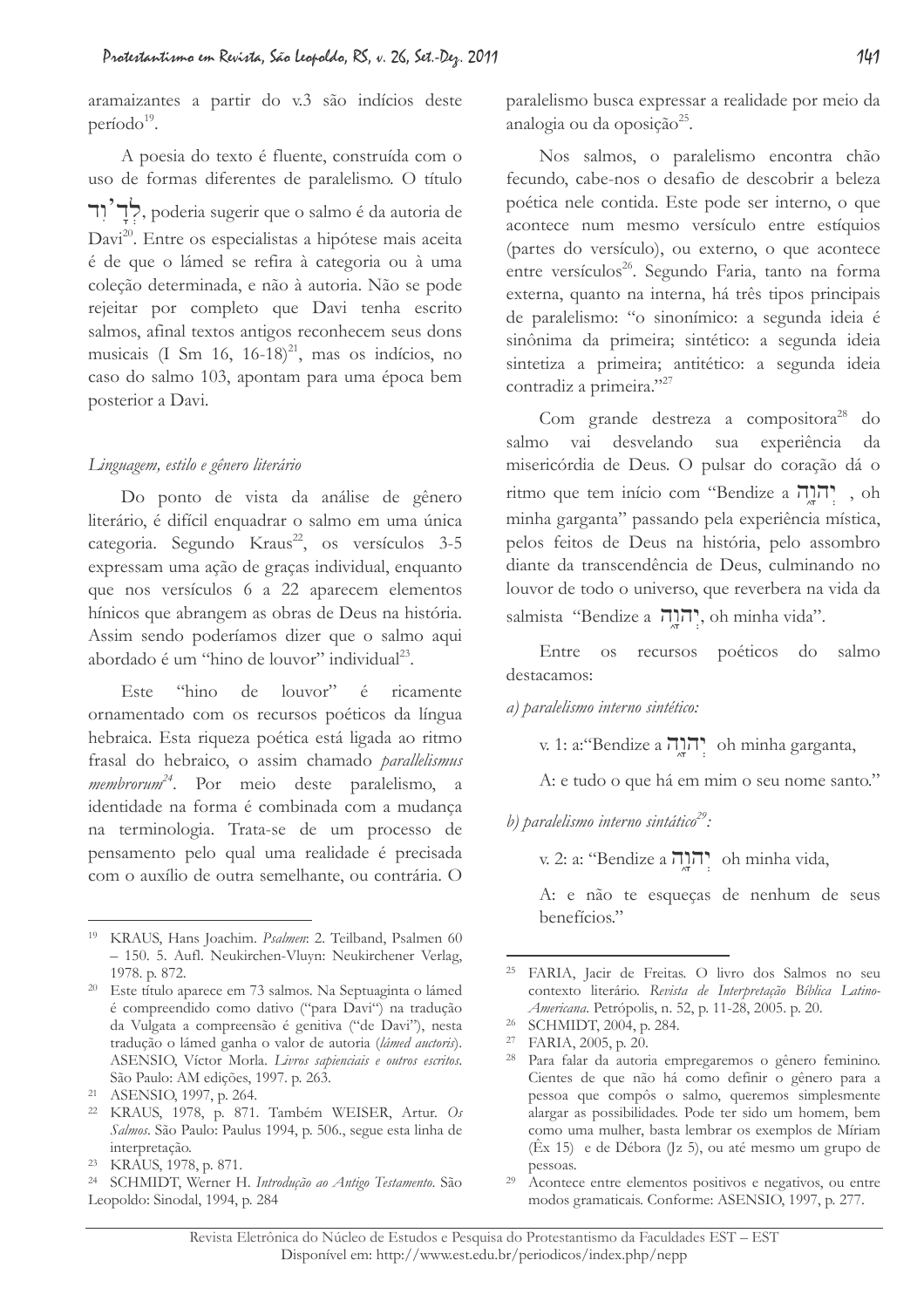c) paralelismo interno sinonímico:

v. 9: a: "Não disputará para sempre,

A: e não guardará rancor para sempre."

v. 10: a: "Não nos trata segundo nossos pecados,

A: não nos retribui segundo as nossas faltas."

# d) paralelismo interno parabólico<sup>30</sup>:

v. 11: a: "Como o céu transcende a terra,

A: forte é seu amor para com aqueles que o temem."

v. 12: a: "Como o nascente se distancia do poente,

A: ele distancia de nós as nossas transgressões."

v. 13: a: "Como um pai é misericordioso com seus filhos,

A: misericordioso é הַתְּהָ com aqueles que o temem."

# e) paralelismo externo antitético:

v. 15 e 16: a: ''O homem... como a relva são seus dias, como a flor do campo, assim ele floresce. Pois passando sobre ela um vento, já não existe mais, e o seu lugar a esquece."

v. 17 e 18: A: "Mas o amor de יְהוֹהֶה é de eternidade a eternidade, sobre os que o temem, e sua justiça é para os filhos dos filhos. Para os que guardam a sua aliança e se lembram de cumprir suas ordens."

Das profundezas de uma experiência mística31, da experiência de Deus, borbulha este poema belíssimo que acima apreciamos. A poesia é, sem

dúvida, o melhor recurso literário para expressar a experiência com o "mistério". Conforme Asensio, a poesia "constitui o elemento ideal para transmitir estruturas de significado compactas, dificilmente transmissíveis por meio de outros gêneros do discurso. A linguagem poética é claramente orientada para a criação de urdiduras textuais múltiplas, heterogêneas e de indubitável potencial semântico."32 Ela consegue com sons, ritmo, idéias e imagens tecer uma trama que permite que a Palavra reverbere como "sab(or)edoria" no corpo.

# Estrutura

A simetria do Salmo composto por cinco estrofes conduz ao centro, no qual se encontra a menor estrofe, com os versículos 11-13. Com arte a salmista inicia cada versículo com uma comparação ("como"<sup>33</sup>), sendo que a terceira e a primeira desta estrofe terminam com as mesmas palavras ("para aqueles que o temem."). Toda a estrofe canta o amor de Deus, sendo que o v. 12, o centro da estrofe, respectivamente de todo o salmo, celebra o perdão de Deus<sup>34</sup>.

A segunda estrofe (6-10), que canta a origem de Israel, a libertação da escravidão, corresponde, na estrutura simétrica, à quarta (14-18) e canta a inclinação amorosa de Deus diante da fragilidade humana.

As estrofes do começo (1-5) e do final (19-22) também se correspondem. Nas duas há o imperativo para o louvor. Sendo que, na primeira estrofe o convite ao louvor é pessoal, dirigido ao interior da pessoa. No último convite ao louvor abrange todo o universo. Toda a criação é motivada a louvar. Temos, pois, a seguinte estrutura:

 $A: 1-5$  – Louvor pessoal

B: 6-10 – Deus liberta seu povo

 $C: 11-13 - \text{Deus}$  é Amor

B': 14-18 – Deus se inclina ternamente diante da fragilidade humana

 $A$ <sup>'</sup>: 19-22 – Louvor universal

<sup>30</sup> Nesta forma de paralelismo se usa a analogia para descrever Deus.

<sup>31</sup> Entendemos por experiência mística a transfiguração do ordinário. Conforme Boff: "místico é aquele que capta o mistério que se revela e vela em cada ser e em cada evento da história pessoal e coletiva." BOFF, Leonardo. Experimentar Deus: a transparência de todas as coisas. Campinas: Verus, 2002. p. 156.

<sup>32</sup> ASENSIO, 1997, p. 280.

<sup>33</sup> Com a preposição  $\overline{D}$ 

<sup>34</sup> RICHARD, 2006, p.66.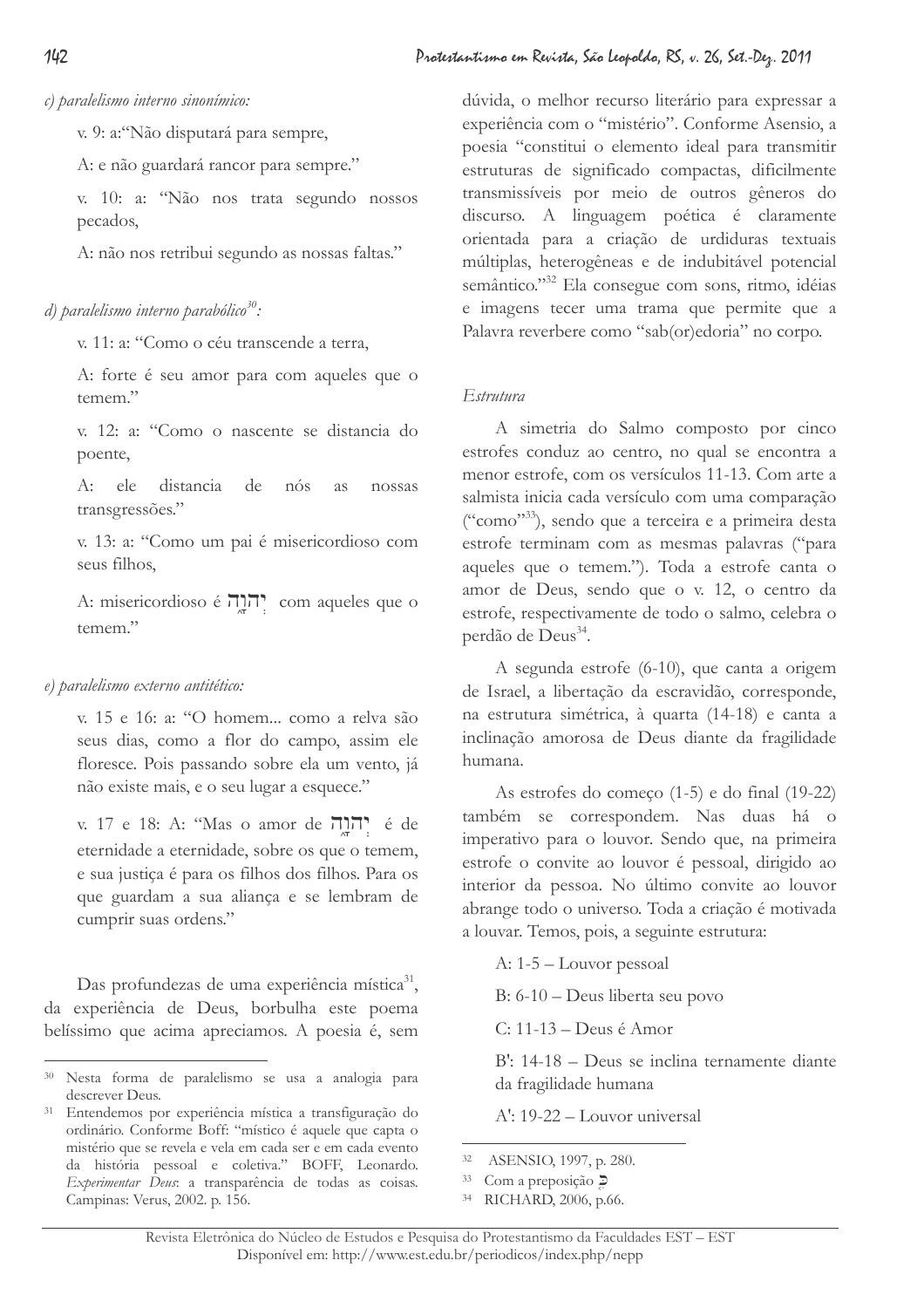#### Análise do conteúdo

Deus é amor! Este é o coração do salmo. Cada palavra desdobra a profundeza e radicalidade dessa afirmação. É como o "cantus firmus" na música, uma melodia que serve de base para a polifonia. A salmista usa de várias analogias para fazer soar o que reverbera em seu corpo. A seguir, nós queremos ouvir esse "coração pulsando", escutar as melodias que ecoam neste poema.

Ao contrário de outros salmos hínicos, o salmo 103 começa motivando o próprio ser ao louvor. Nos dois versículos o convite é dirigido à UO, esta palavra se refere à garganta em primeiro lugar, e, em extensão, a todos os processos vitais que nela acontecem<sup>35</sup>, o lugar onde recebemos: comida, bebida, bem como o lugar onde acontece a troca com o mundo que nos cerca: fala. É, portanto, o centro vital, podendo ser traduzida como vida.

Optamos na tradução por "garganta" para traduzir **UC** no primeiro versículo, pois este termo aparece, no paralelismo, em contraponto com o "que há em mim", o que está no interior. No segundo versículo o contraste é introduzido com "nenhum de seus benefícios", deste modo, toda a vida deve se lembrar das ações de Deus<sup>36</sup>.

O corpo, lugar onde a vida se torna sensível, tocado pelo Mistério que tudo permeia, faz soar o seu louvor. Este louvor destaca igualmente a transcendência de Deus, é latente o contraste entre o "o meu interior" e o "seu santo nome". A repetição da motivação ao louvor confere ao poema um caráter altamente festivo<sup>37</sup>.

Este louvor brota justamente do agir de Deus. Nos versículos 3-5 Deus é identificado com seu agir através dos particípios. Ele é aquele que perdoa, resgata, coroa e sacia, seu agir revela quem ele é. Destes versículos se depreende a situação a

partir da qual a salmista canta seu louvor. Ela se sente resgatada da "cova", ou seja, liberta da esfera da morte que espreitava devido à doença mencionada no v. 4.

A doenca é compreendida como uma conseqüência de alguma falta cometida. No corpo adoentado manifesta-se o pecado<sup>38</sup>. A libertação da doença é, por conseguinte, compreendida como perdão dos pecados. A abundância da misericórdia de Deus é entendida como coroação. A vida é saciada de benefícios, a dor não é somente amenizada, mas a vida é dignificada, podendo alçar voo como a águia, no mesmo espírito do que descreve Is. 40.31

Neste trecho o termo non aparece pela primeira vez no salmo. È um termo de difícil tradução, porque comporta uma grande riqueza de sentido. Abordaremos o termo com mais precisão ao falar da teologia do Salmo, porque o consideramos central.

Outra palavra importante é רחמים, literalmente esta palavra significa entranhas, é uma forma plural de 'הֶחֶם' que significa útero. Esta palavra é carregada de emoção, quer expressar uma inclinação fraternal, que brota no interior, que mexe com o corpo, como a ternura de uma mãe em relação a seus filhos (Is 49,15)<sup>39</sup>. Traduzimos o termo רְחֲמְים por misericórdia, por entendermos que o termo aproxima-se do pensamento semita: do latim, "miser - cordis" um coração que se apieda do miserável.

Na segunda estrofe ocorre uma mudança no salmo. O louvor individual passa para a memória da libertação do povo de Israel, é nessa parte que a forma hínica do salmo ganha destaque<sup>40</sup>. O Deus da misericórdia, do amor, é também o Deus que faz justica em favor das pessoas oprimidas, que se inclina em favor dos humilhados.

No centro desta estrofe, no v. 8, a apresentação de Deus é feita com a mesma fórmula de Ex. 34,6: יהורי é misericordioso e gracioso, lento em irar-se

<sup>35</sup> O pensamento semítico é "estereométrico-sintético", ele vincula um determinado órgão do corpo humano às suas capacidades, de modo que, estas capacidades podem ser expressas somente com o órgão em questão. Precisamos, pois, de mais termos para expressar o que o pensamento semita consegue com uma só palavra. Cada contexto nos dará indícios para uma tradução aproximada. Conforme: WOLFF, 1973, p. 26.

<sup>36</sup> WOLFF, 1973, p 48.

<sup>&</sup>lt;sup>37</sup> KRAUS, 1978, p. 873.

<sup>&</sup>lt;sup>38</sup> KRAUS, 1978, p. 873.

<sup>39</sup> RICHARD, 2006, p. 69.

<sup>&</sup>lt;sup>40</sup> KRAUS, 1978, p. 874.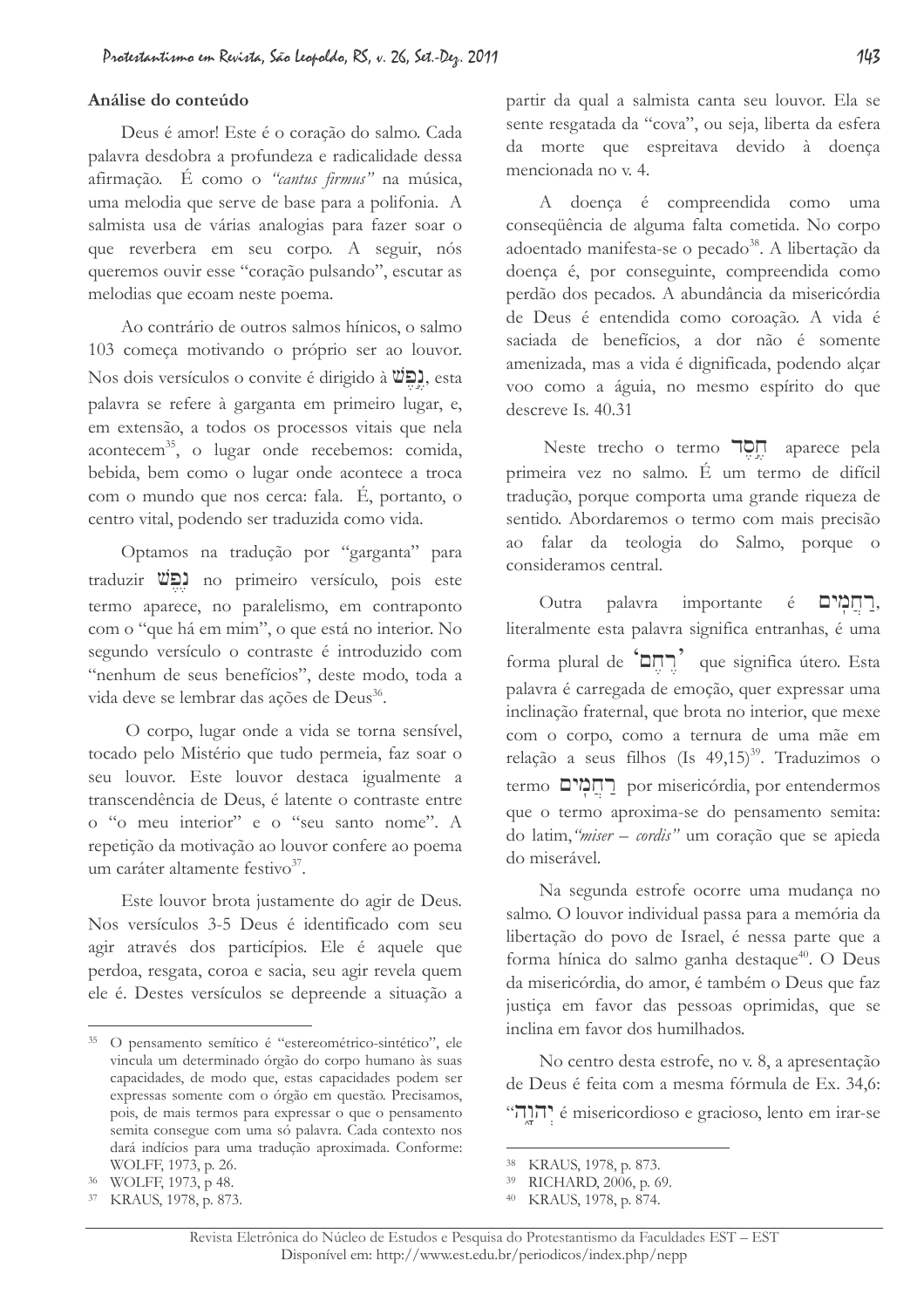e cheio de amor." Trata-se da passagem em que Moisés sobe ao monte Sinai após o povo ter quebrado a aliança, fazendo para si um ídolo. Deus renova a aliança rompida pelo seu povo. Entretanto, há um claro contraste entre a bondade de Deus, de um lado, e o fato de Deus não aceitar as injusticas, de outro<sup>41</sup>.

Na fórmula do v. 8 quatro expressões descrevem o mesmo amor de Deus, sendo que a expressão "lento em irar-se", é a que nos apresenta mais dificuldade de compreensão. Seria esse um defeito de Deus? No Egito antigo a ira era considerada uma virtude, como a capacidade de fazer justiça. Estaria Deus incapacitado de irar-se, de fazer justica? Na Bíblia também se fala da cólera divina, mas esta não é como a humana. Os seres humanos se deixam levar pela ira. Deus é diferente (Os. 11,9) sua ternura não é uma atitude de ocultação face à injustiça<sup>42</sup>. Deus se indigna e se engaja, como confirmam os profetas. A lentidão em irar-se é expressão extrema justamente da paixão de seu amor, que não se deixa levar pela vingança.

No centro do Salmo, os versículos 11-13, através da comparação, a salmista descreve o amor de Deus em sua transcendência. No v. 11 a distancia entre céu e terra serve de analogia para a imensidão do amor de Deus. Este é forte, não é como o amor humano, afetado pelas circunstâncias. Deus não ama o ser humano por uma razão, por uma qualidade que o ser humano tenha. Como afirma o Ir. Richard: "Deus ama porque ele é amor, fonte de amor."<sup>43</sup>

Ao mesmo tempo a imanência do amor de Deus é destacada. No v. 13, o amor de Deus é comparado ao de um pai em relação a seus filhos. Trata-se de um amor próximo. Proximidade e distância são recursos para circunscrever o mistério, para saboreá-lo sem sabê-lo com precisão.

Há nesta estrofe uma expressão que causa "arrepios": "para aqueles que o temem". O que significa este temor a Deus? Conforme a comunidade de Taizé:

> Nos salmos, temer a Deus é «guardar a sua aliança e lembrar-se de cumprir os seus preceitos» (Salmo 103,18). «Os que temem o Senhor» formam «a grande assembleia» dos fiéis reunidos no Templo para rezar e adorar (Salmo 22,26). Neste contexto, o temor do Senhor corresponde mais ou menos ao que chamamos a prática religiosa. Por isso ela é ensinada: «Vinde, meus filhos, escutai-me; vou ensinar-vos o temor do Senhor.» (Salmo 34,12) «Ensinar o temor do Senhor», não é de modo algum suscitar o medo, mas sim ensinar as orações e os mandamentos, iniciar a uma vida de confiança em Deus<sup>44</sup>.

Na quarta estrofe, 14-18, a transitoriedade da vida humana é destacada. Comparar a vida humana com a relva que fenece, encontra paralelos na sabedoria babilônica e egípcia<sup>45</sup>, bem como no próprio Antigo Testamento: Sl 90, 5ss; Is 40, 6ss; Jó 14, 2. Há uma melancolia nesta estrofe, a constatação da finitude, que faz parte da sabedoria vétero-testamentária. Esta não quer depreciar o ser humano, mas lembrá-lo de que Deus está ao seu lado também, e justamente, em sua fragilidade. E isto "de eternidade a eternidade". A finitude e "nadidade" do ser humano são envolvidas pela eternidade do amor de Deus.

Tanto na primeira, quanto na última estrofe a palavra >2, que designa "tudo", aparece quatro vezes. Este termo evoca a totalidade do ser pessoal na primeira e a totalidade cósmica do universo na segunda<sup>46</sup>. O ser humano está envolvido no canto do universo, e mesmo na sua nulidade, sua fugacidade, ele é convidado a louvar o seu próprio louvor.

# Teologia do Salmo

O salmo 103 data, como acima mencionamos, do período pós-exílico. As referências ao Dêutero-Isaías corroboram tal afirmação. A linguagem do salmo está mergulhada nesse período. As várias

<sup>&</sup>lt;sup>41</sup> ADINACH, Pablo R. O Livro do Éxodo: Um comentário exegético-teológico. São Leopoldo: Sinodal/EST, 2010. p.  $375.$ 

<sup>42</sup> RICHARD, 2006, p.71.

RICHARD, 2006, p. 73. "Dieu aime parce qu'il est amour, source d'amour". Tradução nossa.

<sup>&</sup>lt;sup>44</sup> TAIZÉ. O Temor de Deus. Abr. 2004. Disponível em: <http://www.taize.fr/pt article589.html>. Acesso em: 29 abr. 2011.

<sup>45</sup> KRAUS, 1978, p. 875.

<sup>46</sup> RICHARD, 2006, p. 77.